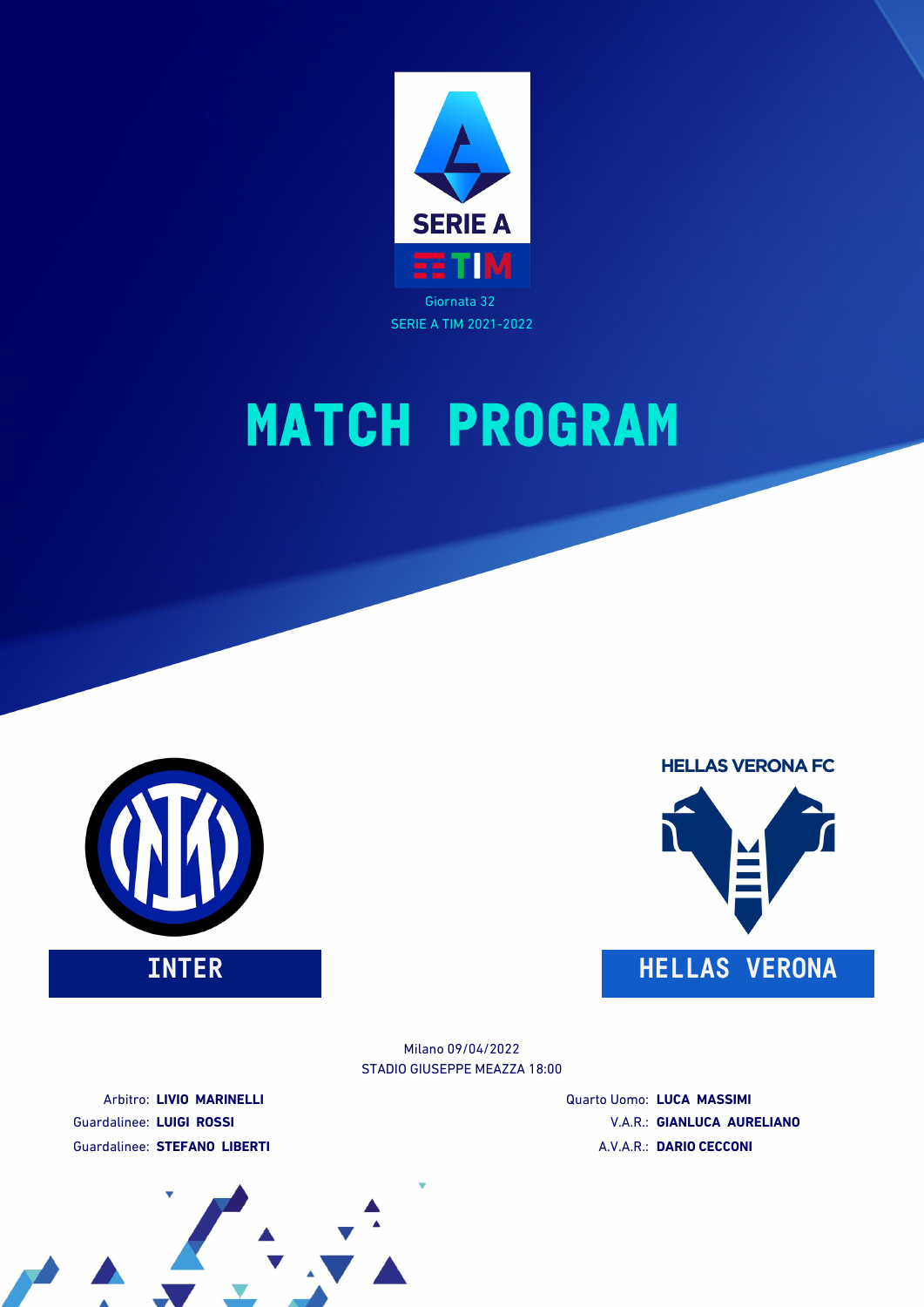

Milano 09/04/2022 STADIO GIUSEPPE MEAZZA - 18:00



### **RISULTATI STAGIONALI**

| <b>TOTALI</b>         | <b>PTG</b> | G  | v  | N | P              | GF | <b>GS</b> | DIFF.RETI         |
|-----------------------|------------|----|----|---|----------------|----|-----------|-------------------|
| <b>INTER</b>          | 63         | 30 | 18 | 9 | 3              | 63 | 24        | $+39$             |
| <b>HELLAS VERONA</b>  | 45         | 31 | 12 | 9 | 10             | 56 | 47        | $+9$              |
| <b>CASA/TRASFERTA</b> | <b>PTG</b> | G  | v  | N | P              | GF | GS        | <b>MEDIA GOAL</b> |
| <b>INTER</b>          | 33         | 15 | 10 | 3 | $\overline{2}$ | 36 | 13        | 2.4               |
| <b>HELLAS VERONA</b>  | 16         | 15 | 3  | 7 | 5              | 24 | 27        | 1.6               |

### **ULTIMI PRECEDENTI**

| 2021-22 2^ G  | <b>HELLAS VERONA</b>                    | <b>INTER</b>                                                |         |
|---------------|-----------------------------------------|-------------------------------------------------------------|---------|
| 27/08/2021    | $15'(1°T)$ I. ILIC                      | 2'(2°T) L. MARTINEZ, 38'(2°T) J. CORREA, 49'(2°T) J. CORREA | $1 - 3$ |
| 2020-21 33^6  | <b>INTER</b>                            | <b>HELLAS VERONA</b>                                        |         |
| 25/04/2021    | 31'(2°T) M. DARMIAN                     |                                                             | $1-0$   |
| 2020-21 14^ G | <b>HELLAS VERONA</b>                    | <b>INTER</b>                                                |         |
| 23/12/2020    | 18'(2°T) I. ILIC                        | 7'(2°T) L. MARTINEZ, 24'(2°T) M. SKRINIAR                   | $1 - 2$ |
| 2019-20 31^ G | <b>HELLAS VERONA</b>                    | <b>INTER</b>                                                |         |
| 09/07/2020    | 2'(1°T) D. LAZOVIC, 41'(2°T) M. VELOSO  | $4'(2°T)$ A. CANDREVA, $10'(2°T)[A]$ F. DIMARCO             | $2 - 2$ |
| 2019-20 12^ G | <b>INTER</b>                            | <b>HELLAS VERONA</b>                                        |         |
| 09/11/2019    | 20'(2°T) M. VECINO, 38'(2°T) N. BARELLA | $19'(1°T)$ V. VERRE                                         | $2 - 1$ |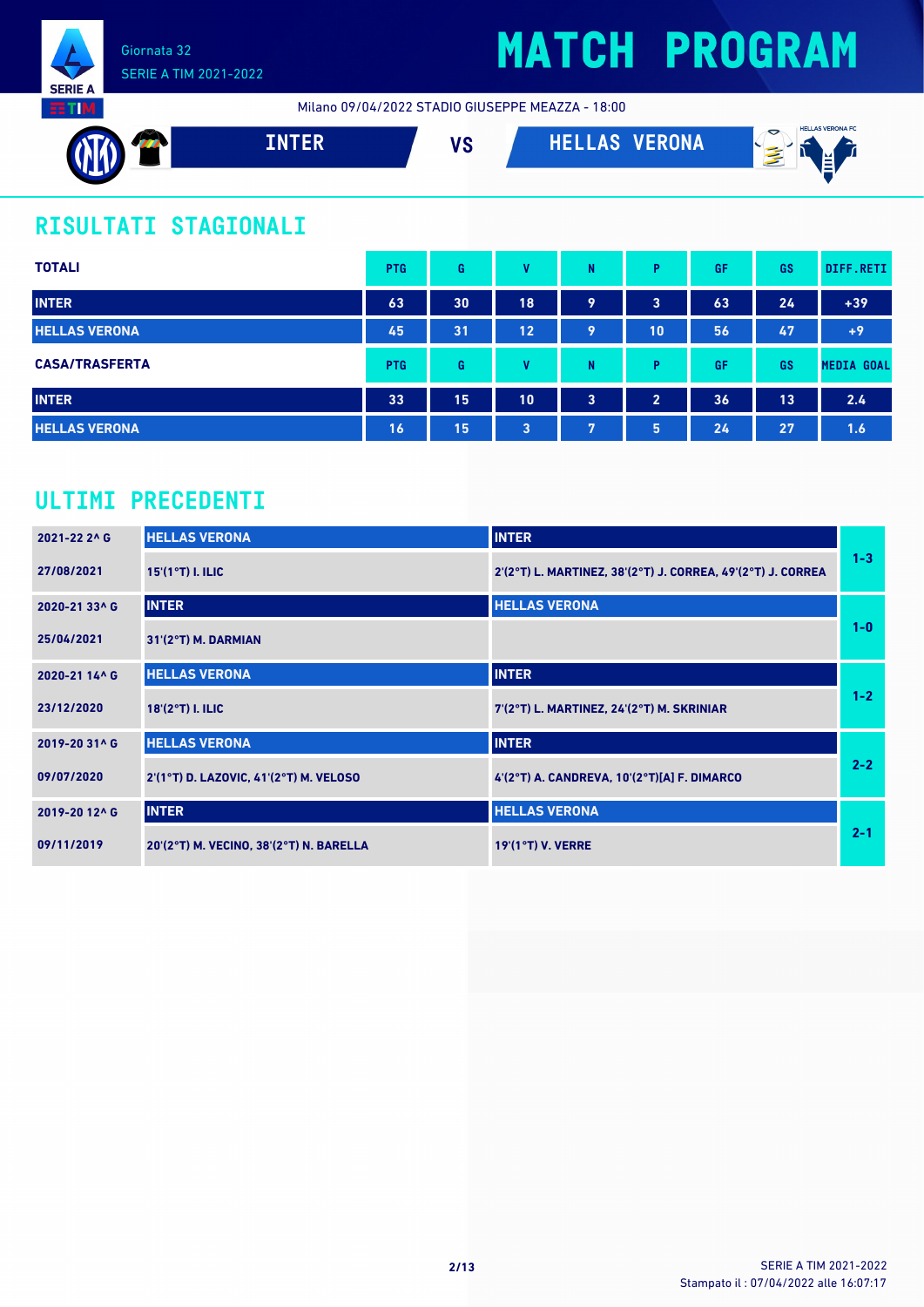

Milano 09/04/2022 STADIO GIUSEPPE MEAZZA - 18:00

| A PA | VC<br>ט <i>ו</i> | <b>VERONA</b><br>T | <b>HELLAS VERONA FC</b><br>$\mathcal{D}$<br>اعد<br>$\sim$<br>. .<br>$\overline{\phantom{a}}$ |
|------|------------------|--------------------|----------------------------------------------------------------------------------------------|
|      |                  |                    |                                                                                              |

### **ROSA DELLE SQUADRE**

| <b>INTER</b>                                | PRES. A               | GOL A           | GOL 2021-22     | PRES. 2021-22 | MIN. 2021-22 |
|---------------------------------------------|-----------------------|-----------------|-----------------|---------------|--------------|
| <b>PORTIERI</b>                             |                       |                 |                 |               |              |
| 1 SAMIR HANDANOVIC                          | 545                   | 594             | 24              | 30            | 2871         |
| 21 ALEX CORDAZ                              | 110                   | 211             | $\mathbf{0}$    | $\mathbf{0}$  | $\bf{0}$     |
| <b>WILLIAM ROVIDA</b><br>40                 | $\mathbf{0}$          | $\mathbf{0}$    | $\mathbf{0}$    | $\mathbf{0}$  | $\mathbf 0$  |
| 97 IONUT RADU                               | 53                    | 82              | $\mathbf{0}$    | $\mathbf{0}$  | $\mathbf{0}$ |
| <b>DIFENSORI</b>                            |                       |                 |                 |               |              |
| <b>6 STEFAN DE VRIJ</b>                     | 211                   | 15              | $\pmb{0}$       | 22            | 1945         |
| 11 ALEKSANDAR KOLAROV                       | 192                   | 23              | $\bf{0}$        | 3             | 44           |
| ANDREA RANOCCHIA<br>13                      | 216                   | 13              | $\mathbf{0}$    | 5             | 342          |
| <b>ROBIN GOSENS</b><br>18                   | 125                   | 25              | $\mathbf{1}$    | 10            | 585          |
| <b>32 FEDERICO DIMARCO</b>                  | 103                   | 8               | $\overline{2}$  | 26            | 1154         |
| <b>DANILO D'AMBROSIO</b><br>33 <sup>2</sup> | 247                   | 21              | $\mathbf{1}$    | 14            | 854          |
| <b>36 MATTEO DARMIAN</b>                    | 197                   | $7\overline{ }$ | $\mathbf{1}$    | 20            | 1409         |
| <b>MILAN SKRINIAR</b><br>37 <sup>2</sup>    | 202                   | 10              | 3               | 27            | 2591         |
| <b>42 CESARE CASADEI</b>                    | $\pmb{0}$             | $\pmb{0}$       | $\mathbf{0}$    | $\pmb{0}$     | $\mathbf 0$  |
| <b>43 FABIO CORTINOVIS</b>                  | $\mathbf{0}$          | $\mathbf{0}$    | $\mathbf{0}$    | $\mathbf{0}$  | $\mathbf 0$  |
| <b>46 MATTIA ZANOTTI</b>                    | $\mathbf{1}$          | 0               | $\mathbf{0}$    | $\mathbf{1}$  | 8            |
| 95 ALESSANDRO BASTONI                       | 115                   | 4               | $\mathbf{1}$    | 26            | 2152         |
| <b>CENTROCAMPISTI</b>                       |                       |                 |                 |               |              |
| 2 DENZEL DUMFRIES                           | 26                    | 4               | 4               | 26            | 1599         |
| <b>5 ROBERTO GAGLIARDINI</b>                | 146                   | 16              | $\overline{2}$  | 13            | 539          |
| 8 MATIAS VECINO                             | 215                   | 19              | $\mathbf{1}$    | 16            | 433          |
| <b>14 IVAN PERISIC</b>                      | 200                   | 46              | $5\phantom{.0}$ | 27            | 2250         |
| 20<br><b>HAKAN CALHANOGLU</b>               | 162                   | 29              | $7\overline{ }$ | 27            | 1982         |
| 22 ARTURO VIDAL                             | 170                   | 37              | $\mathbf{1}$    | 23            | 698          |
| 23 NICOLO BARELLA                           | 191                   | 13              | $\overline{2}$  | 28            | 2427         |
| <b>MATTIA SANGALLI</b><br>38                | $\mathbf{0}$          | $\pmb{0}$       | $\mathbf{0}$    | $\mathbf{0}$  | $\mathbf{0}$ |
| 47 FRANCO EZEQUIEL CARBONI                  | $\pmb{0}$             | $\pmb{0}$       | $\mathbf 0$     | $\mathbf 0$   | $\mathbf 0$  |
| 77 MARCELO BROZOVIC                         | 225                   | 20              | $\overline{0}$  | 27            | 2361         |
| <b>ATTACCANTI</b>                           |                       |                 |                 |               |              |
| 7 ALEXIS SANCHEZ                            | 168                   | 34              | 3               | 21            | 838          |
| 9<br><b>EDIN DZEKO</b>                      | 228                   | 97              | 12              | 29            | 2199         |
| <b>LAUTARO MARTINEZ</b><br>10               | 128                   | 51              | 14              | 28            | 1845         |
| <b>19 JOAQUIN CORREA</b>                    | 141                   | 29              | 4               | 18            | 679          |
| <b>DENNIS CURATOLO</b><br>41                | $\mathbf{0}$          | $\pmb{0}$       | $\mathbf{0}$    | $\mathbf{0}$  | $\mathbf 0$  |
| <b>FELIPE CAICEDO</b><br>88                 | 116                   | 29              | $\mathbf{1}$    | 11            | 327          |
| <b>STAFF TECNICO</b>                        |                       |                 |                 |               |              |
| <b>Allenatore</b>                           | <b>SIMONE INZAGHI</b> |                 |                 |               |              |

diffidato de la contradicción de la contradicción de la contradicción de la contradicción de la contradicción de Squalificato de la contradicción de la contradicción de la contradicción de la contradicción de la contradicc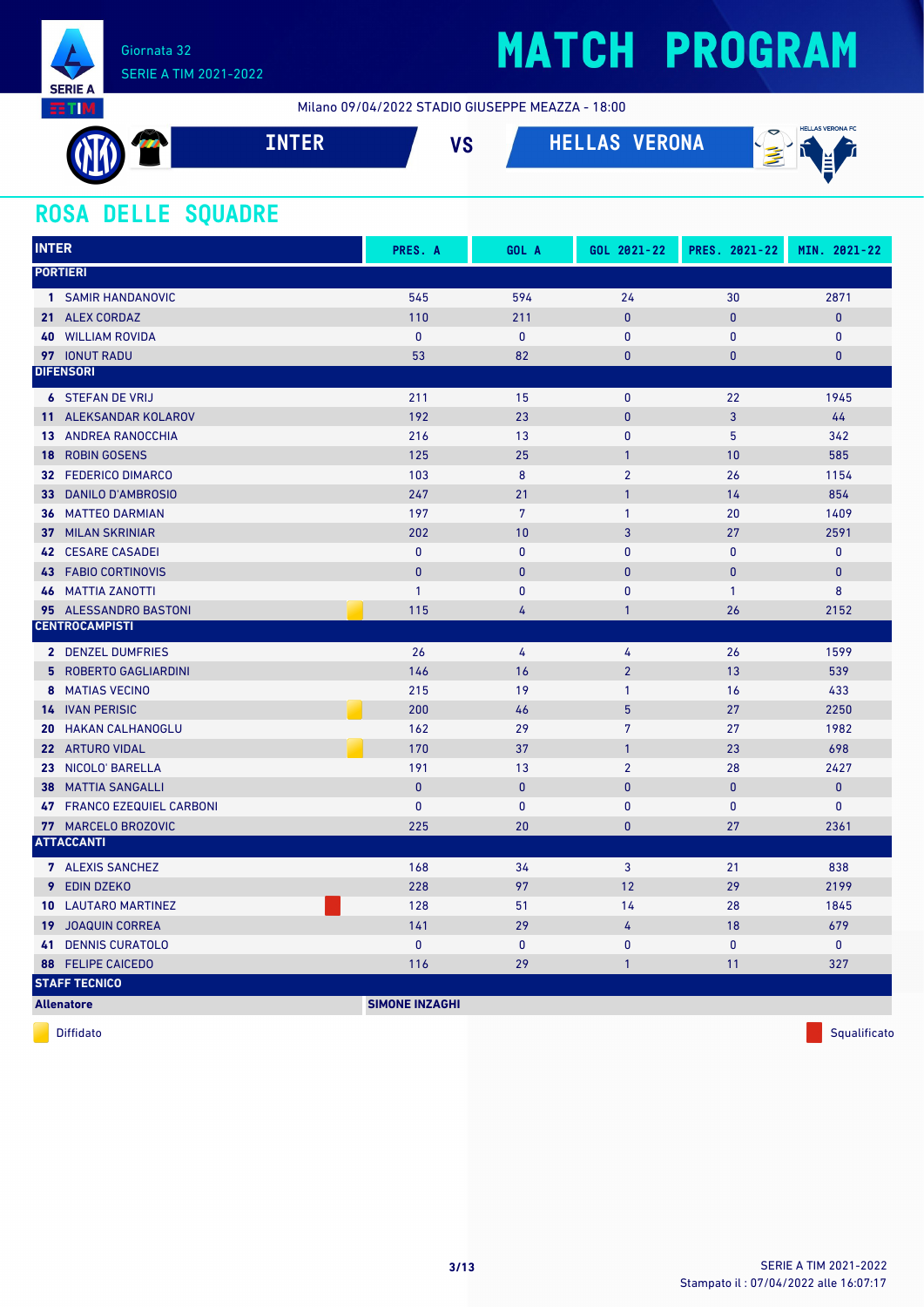

Milano 09/04/2022 STADIO GIUSEPPE MEAZZA - 18:00

|     |                                                      | <b>INTER</b> | <b>VS</b>         |                | <b>HELLAS VERONA</b>         |                | <b>HELLAS VERONA FC</b> |
|-----|------------------------------------------------------|--------------|-------------------|----------------|------------------------------|----------------|-------------------------|
|     | <b>HELLAS VERONA</b>                                 |              | PRES. A           | GOL A          | GOL 2021-22                  | PRES. 2021-22  | MIN. 2021-22            |
|     | <b>PORTIERI</b>                                      |              |                   |                |                              |                |                         |
|     | 1 IVOR PANDUR                                        |              | $\overline{7}$    | 12             | 6                            | 3              | 294                     |
|     | <b>12 MATTIA CHIESA</b>                              |              | $\mathbf{0}$      | $\mathbf{0}$   | $\mathbf 0$                  | $\pmb{0}$      | $\mathbf{0}$            |
|     | 22 ALESSANDRO BERARDI                                |              | $\mathbf{1}$      | $\bf{0}$       | 0                            | 0              | $\mathbf 0$             |
|     | 74 ELIA BOSEGGIA                                     |              | $\mathbf{0}$      | $\mathbf{0}$   | $\mathbf 0$                  | $\bf{0}$       | $\mathbf{0}$            |
| 80  | <b>KAUR KIVILA</b>                                   |              | $\mathbf{0}$      | $\mathbf{0}$   | 0                            | 0              | $\pmb{0}$               |
|     | 94 GIACOMO TONIOLO                                   |              | $\mathbf{0}$      | 0              | $\mathbf{0}$                 | $\bf{0}$       | $\mathbf 0$             |
|     | 96 LORENZO MONTIPO'                                  |              | 65                | 115            | 41                           | 28             | 2686                    |
|     | <b>DIFENSORI</b>                                     |              |                   |                |                              |                |                         |
|     | <b>5 DAVIDE FARAONI</b>                              |              | 154               | 15             | 3                            | 26             | 2257                    |
|     | 16 NICOLO' CASALE                                    |              | 29                | $\mathbf{0}$   | $\mathbf{0}$                 | 29             | 2128                    |
| 17  | <b>FEDERICO CECCHERINI</b>                           |              | 189               | $\overline{2}$ | $\mathbf{0}$                 | 27             | 1960                    |
| 21. | <b>KORAY GUNTER</b>                                  |              | 97                | $\mathbf{0}$   | $\mathbf{0}$                 | 24             | 2224                    |
| 27  | PAWEL DAWIDOWICZ                                     |              | 60                | $\overline{1}$ | $\mathbf{0}$                 | 15             | 1274                    |
| 29  | <b>FABIO DEPAOLI</b>                                 |              | 126               | $\overline{1}$ | $\mathbf{1}$                 | 17             | 599                     |
| 30  | <b>GIANLUCA FRABOTTA</b>                             |              | 17                | $\mathbf 0$    | $\mathbf 0$                  | $\mathbf{1}$   | 5                       |
| 31. | <b>BOSKO SUTALO</b>                                  |              | 31                | $\mathbf{0}$   | $\mathbf{0}$                 | 17             | 767                     |
| 39  | <b>DAVIDE REDONDI</b>                                |              | $\mathbf{0}$      | $\mathbf{0}$   | $\mathbf{0}$                 | $\mathbf{0}$   | $\mathbf 0$             |
|     | 42 DIEGO COPPOLA                                     |              | 3                 | $\mathbf{0}$   | $\mathbf 0$                  | 3              | 172                     |
|     | <b>45 PANAGIOTIS RETSOS</b><br><b>CENTROCAMPISTI</b> |              | 4                 | 0              | 0                            | 4              | 56                      |
|     |                                                      |              |                   |                |                              |                |                         |
|     | 4 MIGUEL VELOSO                                      |              | 188               | 8              | $\mathbf 0$                  | 18             | 1272                    |
|     | 7 ANTONIN BARAK                                      |              | 125               | 26             | 10                           | 25             | 2173                    |
| 8   | <b>DARKO LAZOVIC</b>                                 |              | 200               | 12             | $\mathbf{1}$                 | 28             | 2402                    |
| 24  | 14 IVAN ILIC<br><b>DANIEL BESSA</b>                  |              | 55<br>101         | 3<br>5         | $\mathbf{1}$<br>$\mathbf{1}$ | 26<br>21       | 2118<br>755             |
|     | <b>26 CHRISTIAN PIEROBON</b>                         |              | $\mathbf{0}$      | $\mathbf{0}$   | $\mathbf 0$                  | $\mathbf{0}$   | $\mathbf{0}$            |
|     | <b>61 ADRIEN TAMEZE</b>                              |              | 71                | 5              | 4                            | 31             | 2117                    |
|     | <b>63 MATTIA TURRA</b>                               |              | $\mathbf{0}$      | $\mathbf{0}$   | $\mathbf{0}$                 | $\mathbf{0}$   | $\mathbf{0}$            |
|     | 78 MARTIN HONGLA                                     |              | 13                | 0              | $\mathbf{0}$                 | 13             | 500                     |
|     | <b>88 MATEUSZ PRASZELIK</b>                          |              | $\overline{2}$    | $\mathbf{0}$   | $\mathbf 0$                  | $\overline{2}$ | 30                      |
|     | 97 FILIPPO TERRACCIANO                               |              | $\mathbf{1}$      | 0              | 0                            | $\mathbf{1}$   | 9                       |
|     | <b>ATTACCANTI</b>                                    |              |                   |                |                              |                |                         |
|     | <b>10 GIANLUCA CAPRARI</b>                           |              | 206               | 42             | 10                           | 28             | 2250                    |
|     | 11 KEVIN LASAGNA                                     |              | 194               | 38             | $\mathbf{1}$                 | 21             | 951                     |
|     | <b>18 MATTEO CANCELLIERI</b>                         |              | 10                | $\mathbf{1}$   | $\mathbf{1}$                 | 10             | 240                     |
|     | <b>32 DAVID FLAKUS BOSILJ</b>                        |              | $\pmb{0}$         | $\bf{0}$       | 0                            | 0              | $\bf{0}$                |
|     | <b>70 DAVIDE BRAGANTINI</b>                          |              | $\bf{0}$          | $\mathbf 0$    | 0                            | 0              | $\mathbf{0}$            |
|     | 71 MATTIA FLORIO                                     |              | $\pmb{0}$         | $\mathbf 0$    | 0                            | $\pmb{0}$      | $\pmb{0}$               |
|     | 99 GIOVANNI SIMEONE                                  |              | 208               | 66             | 16                           | 29             | 2202                    |
|     | <b>STAFF TECNICO</b>                                 |              |                   |                |                              |                |                         |
|     | <b>Allenatore</b>                                    |              | <b>IGOR TUDOR</b> |                |                              |                |                         |

Diffidato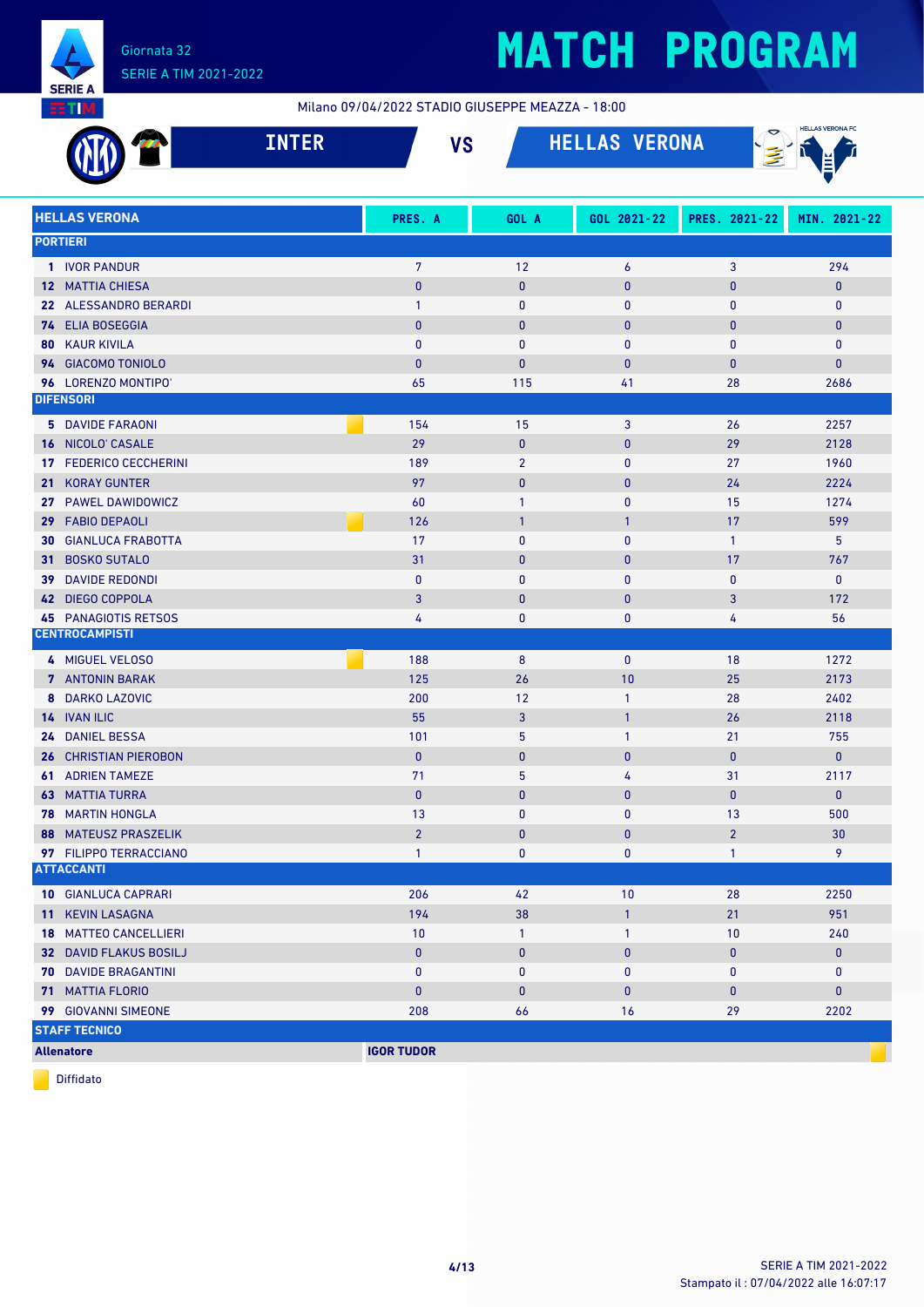

Milano 09/04/2022 STADIO GIUSEPPE MEAZZA - 18:00



### **RENDIMENTO RECENTE**

| <b>INTER</b>        |                                                                                                           |                        |         |
|---------------------|-----------------------------------------------------------------------------------------------------------|------------------------|---------|
| <b>31^ GIORNATA</b> | <b>JUVENTUS</b>                                                                                           | <b>INTER</b>           | $0 - 1$ |
| 03/04/2022          |                                                                                                           | 50'(1°T) H. CALHANOGLU |         |
| <b>30^ GIORNATA</b> | <b>INTER</b>                                                                                              | <b>FIORENTINA</b>      | $1 - 1$ |
| 19/03/2022          | 10'(2°T) D. DUMFRIES                                                                                      | 5'(2°T) L. TORREIRA    |         |
| <b>29^ GIORNATA</b> | <b>TORINO</b>                                                                                             | <b>INTER</b>           | $1 - 1$ |
| 13/03/2022          | 12'(1°T) BREMER                                                                                           | 48'(2°T) A. SANCHEZ    |         |
| <b>28^ GIORNATA</b> | <b>INTER</b>                                                                                              | <b>SALERNITANA</b>     |         |
| 04/03/2022          | 22'(1°T) L. MARTINEZ, 40'(1°T) L. MARTINEZ, 11'(2°T) L.<br>MARTINEZ, 19'(2°T) E. DZEKO, 24'(2°T) E. DZEKO |                        | $5 - 0$ |
| <b>27^ GIORNATA</b> | <b>GENOA</b>                                                                                              | <b>INTER</b>           | $0-0$   |
| 25/02/2022          |                                                                                                           |                        |         |

#### **HELLAS VERONA**

| <b>31^ GIORNATA</b> | <b>HELLAS VERONA</b>                                                             | <b>GENOA</b>                             | $1 - 0$ |
|---------------------|----------------------------------------------------------------------------------|------------------------------------------|---------|
| 04/04/2022          | 5'(1°T) G. SIMEONE                                                               |                                          |         |
| <b>30^ GIORNATA</b> | <b>EMPOLI</b>                                                                    | <b>HELLAS VERONA</b>                     | $1 - 1$ |
| 20/03/2022          | 26'(1°T) F. DI FRANCESCO                                                         | 27'(2°T) M. CANCELLIERI                  |         |
| <b>29^ GIORNATA</b> | <b>HELLAS VERONA</b>                                                             | <b>NAPOLI</b>                            | $1 - 2$ |
| 13/03/2022          | 32'(2°T) D. FARAONI                                                              | 14'(1°T) V. OSIMHEN, 26'(2°T) V. OSIMHEN |         |
| <b>28^ GIORNATA</b> | <b>FIORENTINA</b>                                                                | <b>HELLAS VERONA</b>                     | $1 - 1$ |
| 06/03/2022          | $10'(1°T)$ K. PIATEK                                                             | 20'(1°T) G. CAPRARI                      |         |
| <b>27^ GIORNATA</b> | <b>HELLAS VERONA</b>                                                             | <b>VENEZIA</b>                           | $3 - 1$ |
| 27/02/2022          | 9'(2°T) G. SIMEONE. 18'(2°T) G. SIMEONE. 43'(2°T) G. SIMEONE 36'(2°T) D. OKEREKE |                                          |         |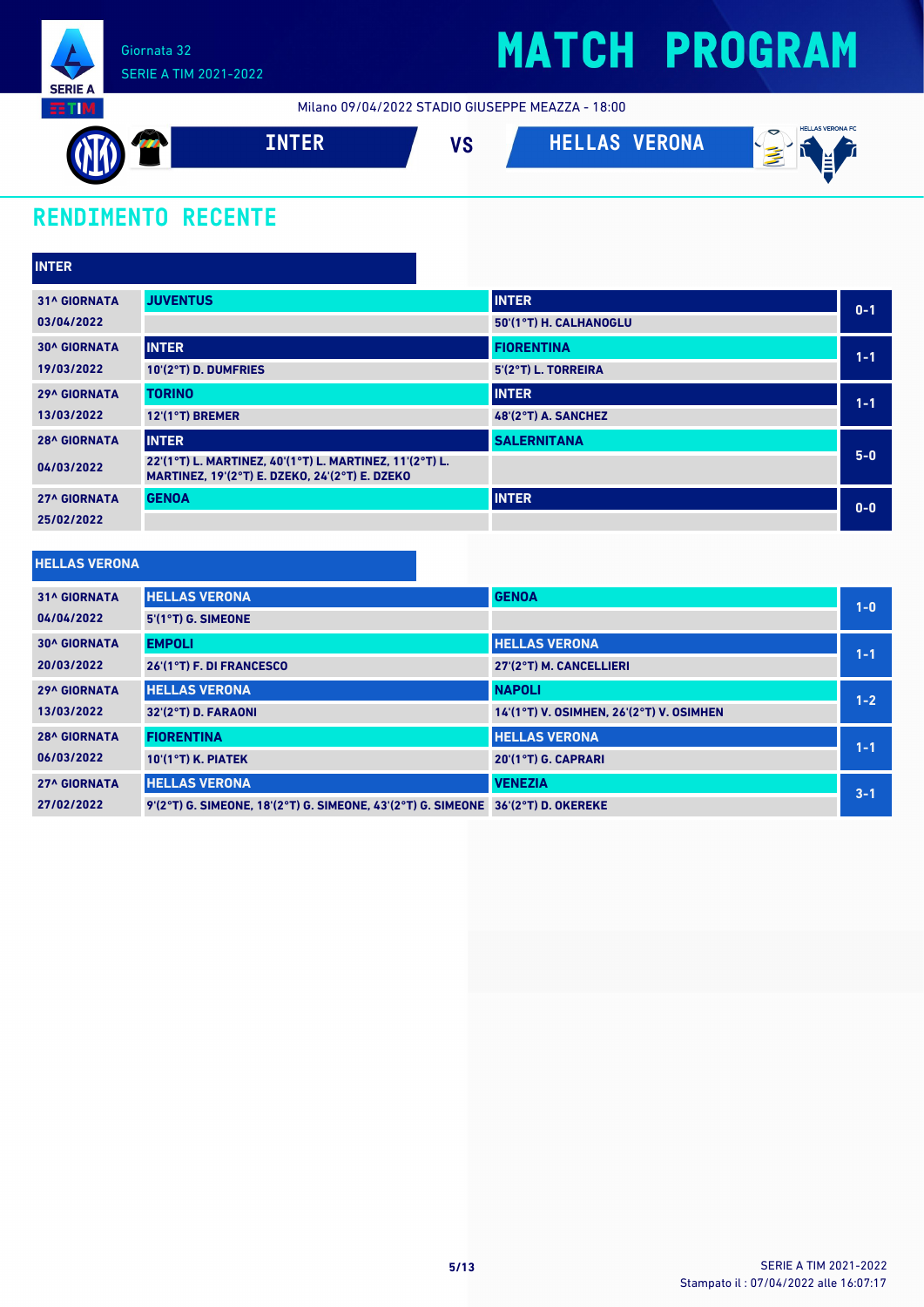

### SERIE A TIM 2021-2022

# **MATCH PROGRAM**

Milano 09/04/2022 STADIO GIUSEPPE MEAZZA - 18:00

| <b>INTER</b>                    | <b>VS</b> | <b>HELLAS VERONA</b> | <b>HELLAS VERONA FC</b><br>医 |
|---------------------------------|-----------|----------------------|------------------------------|
| CONFRONTO SQUADRE (Valori medi) |           | <b>INTER</b>         | <b>HELLAS VERONA</b>         |
| <b>Goal Fatti</b>               |           | 2.1                  | 1.81                         |
| <b>Goal Subiti</b>              |           | 0.8                  | 1.52                         |
| Tiri totali                     |           | 16.87                | 12.16                        |
| Tiri in porta                   |           | 6.4                  | 4.23                         |
| <b>Assist</b>                   |           | 1.4                  | 1.16                         |
| Azioni di attacco               |           | 33.93                | 32.87                        |
| Passaggi riusciti               |           | 456.7                | 324.74                       |
| Passaggi riusciti %             |           | 86%                  | 77%                          |
| <b>Falli Fatti</b>              |           | 12.8                 | 14.74                        |
| <b>Dribbling</b>                |           | 6.4                  | 8.68                         |
| <b>Baricentro</b>               |           | 52.59m               | 51.05m                       |
| Passaggi Chiave                 |           | 11.07                | 7.42                         |
| Fuorigioco                      |           | 1.6                  | 2.68                         |
| Corner                          |           | 6.23                 | 4.65                         |
| <b>Cross Riusciti</b>           |           | 7.93                 | 5.13                         |
| Poss. propria meta              |           | 00'33                | 00'25                        |
| Poss. meta avvers               |           | 00'26                | 00'21                        |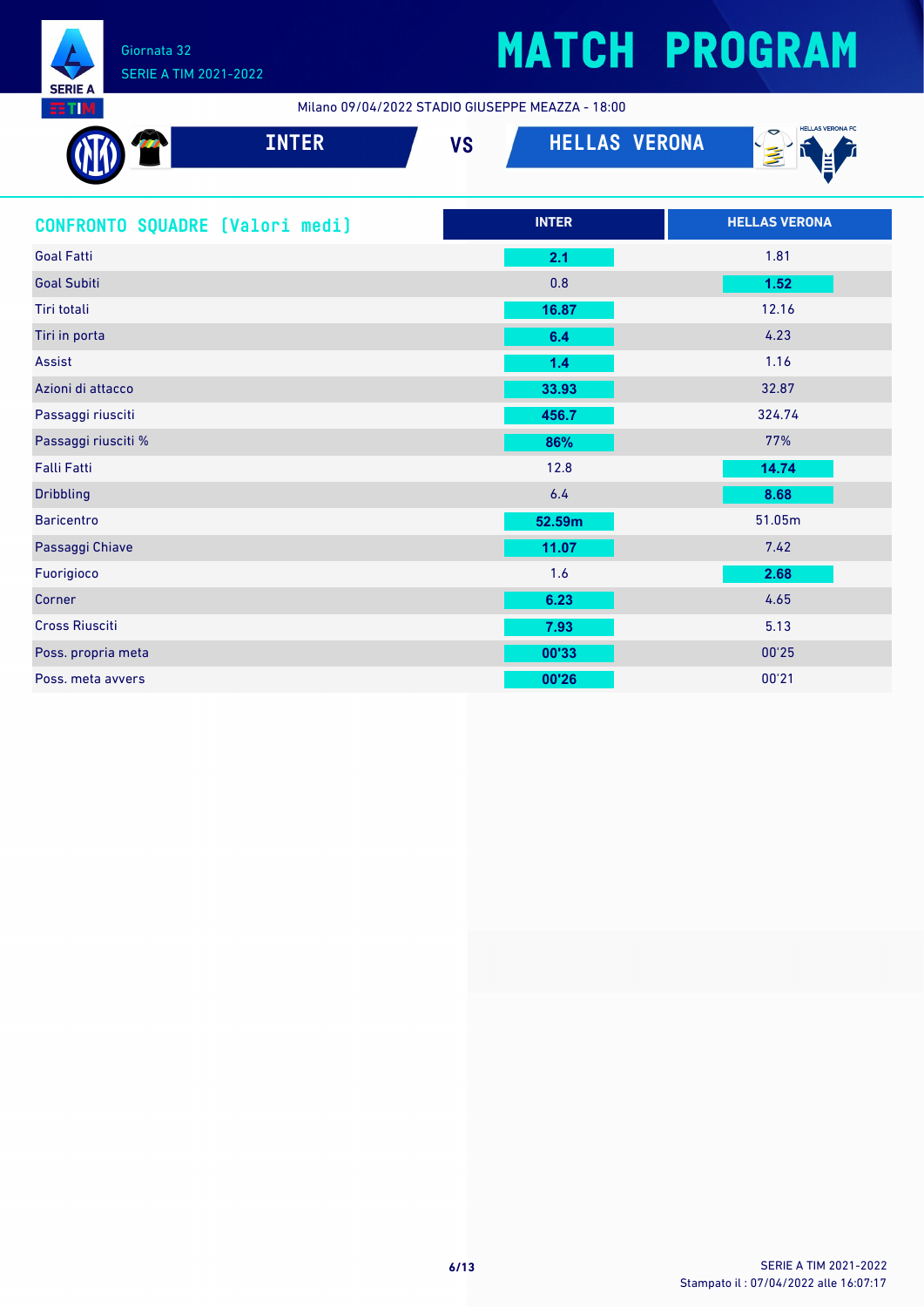

# **MATCH PROGRAM**

Milano 09/04/2022 STADIO GIUSEPPE MEAZZA - 18:00

**INTER VS HELLAS VERONA**



### **RENDIMENTO ATLETICO \***

| <b>INTER</b>            | Pres. (Min.) | Media (km) | <b>Media</b><br><b>Sprint (Km)</b> | <b>HELLAS VERONA</b>  | Pres. (Min.) | Media (km) | <b>Media</b><br>Sprint (Km) |
|-------------------------|--------------|------------|------------------------------------|-----------------------|--------------|------------|-----------------------------|
| 77 M. BROZOVIC          | 27 (2361')   | 11.615     | 0.943                              | <b>7</b> A. BARAK     | 25 (2173')   | 11.244     | 0.906                       |
| 23 N. BARELLA           | 28 (2427')   | 11.124     | 1.157                              | 5 D. FARAONI          | 26 (2257')   | 10.538     | 1.11                        |
| 37 M. SKRINIAR          | 27 (2591')   | 10.72      | 0.583                              | <b>14 I. ILIC</b>     | 26(2118)     | 10.478     | 0.898                       |
| 33 D. D'AMBROSIO        | 14(854)      | 10.223     | 0.757                              | 27 P. DAWIDOWICZ      | 15 (1274')   | 10.073     | 0.755                       |
| 14 I. PERISIC           | 27 (2250')   | 9.752      | 1.194                              | 8 D. LAZOVIC          | 28 (2402')   | 9.802      | 1.212                       |
| 6 S. DE VRIJ            | 22 (1945')   | 9.639      | 0.523                              | 21 K. GUNTER          | 24(2224)     | 9.745      | 0.456                       |
| <b>20 H. CALHANOGLU</b> | 27 (1982')   | 9.618      | 0.867                              | 61 A. TAMEZE          | 31(2117)     | 9.713      | 0.866                       |
| 9 E. DZEKO              | 29 (2199')   | 9.469      | 0.863                              | 99 G. SIMEONE         | 28 (2191')   | 9.613      | 0.934                       |
| 95 A. BASTONI           | 26 (2152')   | 9.202      | 0.601                              | 10 G. CAPRARI         | 28 (2250')   | 9.61       | 0.884                       |
| 2 D. DUMFRIES           | 26 (1599')   | 9.201      | 1.274                              | 4 M. VELOSO           | 18 (1272')   | 9.337      | 0.691                       |
| <b>36 M. DARMIAN</b>    | 20 (1409')   | 9.059      | 0.963                              | 16 N. CASALE          | 29 (2128')   | 9.263      | 0.741                       |
| 13 A. RANOCCHIA         | 5(342)       | 8.687      | 0.428                              | 17 F. CECCHERINI      | 27 (1960')   | 9.087      | 0.63                        |
| <b>5</b> R. GAGLIARDINI | 13(539)      | 8.367      | 0.91                               | 42 D. COPPOLA         | 3(172)       | 8.671      | 0.448                       |
| 10 L. MARTINEZ          | 28 (1845')   | 8.347      | 0.778                              | 31 B. SUTALO          | 17(767)      | 8.168      | 0.703                       |
| 32 F. DIMARCO           | 26 (1154')   | 8.03       | 0.922                              | 29 F. DEPAOLI         | 11(471)      | 7.366      | 0.898                       |
| <b>7</b> A. SANCHEZ     | 21 (838')    | 6.367      | 0.598                              | 78 M. HONGLA          | 13 (500')    | 7.35       | 0.486                       |
| 8 M. VECINO             | 16(433)      | 6.087      | 0.674                              | 11 K. LASAGNA         | 21 (951')    | 7.056      | 0.778                       |
| 19 J. CORREA            | 18 (679')    | 5.463      | 0.619                              | 24 D. BESSA           | 21 (755')    | 6.264      | 0.602                       |
| 22 A. VIDAL             | 23 (698')    | 5.133      | 0.514                              | 9 N. KALINIC          | 14(456)      | 4.782      | 0.45                        |
| <b>18 R. GOSENS</b>     | 4 (100')     | 4.774      | 0.588                              | 18 M. CANCELLIERI     | 10(240)      | 4.029      | 0.453                       |
| 11 A. KOLAROV           | 3(44)        | 1.773      | 0.129                              | 88 M. PRASZELIK       | 2(30')       | 2.154      | 0.237                       |
| 46 M. ZANOTTI           | 1(8')        | 1.032      | 0.059                              | 45 P. RETSOS          | 4(56)        | 2.073      | 0.306                       |
| 88 F. CAICEDO           | 2(14)        | 0.996      | 0.072                              | 97 F. TERRACCIANO     | 1(9')        | 1.003      | 0.074                       |
|                         |              |            |                                    | <b>30 G. FRABOTTA</b> | 1(5')        | 0.743      | 0.127                       |

\* Le informazioni riportate sul Rendimento Atletico sono da intendersi riferite al periodo di permanenza nella squadra corrente.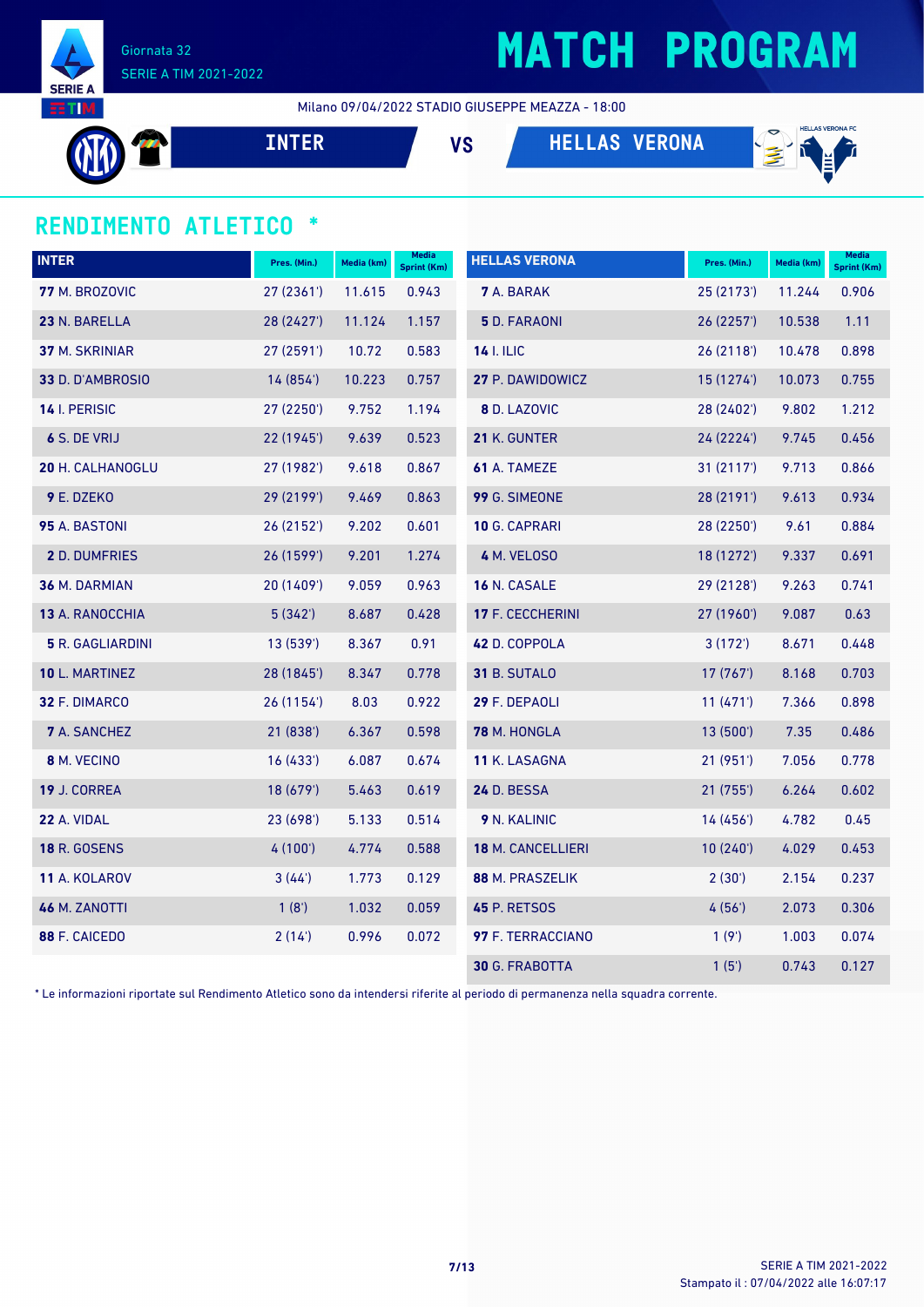Giornata 32 SERIE A TIM 2021-2022

**SERIE** 

Milano 09/04/2022 STADIO GIUSEPPE MEAZZA - 18:00

| -------                                 |                 |           |                      |                      |                              |  |  |
|-----------------------------------------|-----------------|-----------|----------------------|----------------------|------------------------------|--|--|
|                                         | <b>INTER</b>    |           | <b>VS</b>            | <b>HELLAS VERONA</b> | <b>HELLAS VERONA FC</b><br>亳 |  |  |
| <b>GLI INCONTRI DELLA 32 ^ GIORNATA</b> |                 |           |                      |                      |                              |  |  |
|                                         | <b>EMPOLI</b>   |           | vs SPEZIA            |                      | 09/04/2022 15:00             |  |  |
|                                         | <b>INTER</b>    | <b>VS</b> | <b>HELLAS VERONA</b> |                      | 09/04/2022 18:00             |  |  |
|                                         | <b>CAGLIARI</b> | <b>VS</b> | <b>JUVENTUS</b>      |                      | 09/04/2022 20:45             |  |  |
|                                         | <b>GENOA</b>    | <b>VS</b> | LAZIO                |                      | 10/04/2022 12:30             |  |  |
|                                         | <b>NAPOLI</b>   | <b>VS</b> | <b>FIORENTINA</b>    |                      | 10/04/2022 15:00             |  |  |
|                                         | <b>SASSUOLO</b> | <b>VS</b> | <b>ATALANTA</b>      |                      | 10/04/2022 15:00             |  |  |
|                                         | <b>VENEZIA</b>  | <b>VS</b> | <b>UDINESE</b>       |                      | 10/04/2022 15:00             |  |  |
|                                         | <b>ROMA</b>     | <b>VS</b> | <b>SALERNITANA</b>   |                      | 10/04/2022 18:00             |  |  |
|                                         | <b>TORINO</b>   | <b>VS</b> | <b>MILAN</b>         |                      | 10/04/2022 20:45             |  |  |
|                                         | <b>BOLOGNA</b>  | <b>VS</b> | <b>SAMPDORIA</b>     |                      | 11/04/2022 20:45             |  |  |

### **CLASSIFICA SERIE A TIM**

|                      | PTG | G  | V              | ${\sf N}$      | P                | <b>GF</b> | GS | DIFF.RETI |
|----------------------|-----|----|----------------|----------------|------------------|-----------|----|-----------|
| <b>MILAN</b>         | 67  | 31 | 20             | 7              | 4                | 56        | 29 | $+27$     |
| <b>NAPOLI</b>        | 66  | 31 | 20             | 6              | $\overline{5}$   | 56        | 23 | $+33$     |
| <b>INTER</b>         | 63  | 30 | 18             | 9              | 3                | 63        | 24 | $+39$     |
| <b>JUVENTUS</b>      | 59  | 31 | 17             | $\bf 8$        | $\boldsymbol{6}$ | 47        | 27 | $+20$     |
| <b>ROMA</b>          | 54  | 31 | 16             | 6              | 9                | 51        | 35 | $+16$     |
| <b>LAZIO</b>         | 52  | 31 | 15             | $\overline{7}$ | 9                | 60        | 46 | $+14$     |
| <b>ATALANTA</b>      | 51  | 30 | 14             | 9              | $\overline{7}$   | 52        | 34 | $+18$     |
| <b>FIORENTINA</b>    | 50  | 30 | 15             | $\overline{5}$ | 10               | 49        | 38 | $+11$     |
| <b>HELLAS VERONA</b> | 45  | 31 | 12             | 9              | 10               | 56        | 47 | $+9$      |
| <b>SASSUOLO</b>      | 43  | 31 | 11             | 10             | 10               | 56        | 51 | $+5$      |
| <b>TORINO</b>        | 38  | 30 | 10             | $\bf 8$        | 12               | 35        | 30 | $+5$      |
| <b>BOLOGNA</b>       | 34  | 30 | 9              | $7\phantom{.}$ | 14               | 32        | 44 | $-12$     |
| <b>UDINESE</b>       | 33  | 29 | $\overline{7}$ | 12             | 10               | 41        | 47 | $-6$      |
| <b>EMPOLI</b>        | 33  | 31 | $\bf 8$        | 9              | 14               | 41        | 56 | $-15$     |
| <b>SPEZIA</b>        | 32  | 31 | 9              | 5              | 17               | 32        | 54 | $-22$     |
| <b>SAMPDORIA</b>     | 29  | 31 | $\bf 8$        | $\overline{5}$ | 18               | 39        | 52 | $-13$     |
| <b>CAGLIARI</b>      | 25  | 31 | $\overline{5}$ | 10             | 16               | 29        | 59 | $-30$     |
| <b>VENEZIA</b>       | 22  | 30 | 5              | $7\phantom{.}$ | 18               | 25        | 55 | $-30$     |
| <b>GENOA</b>         | 22  | 31 | $\overline{2}$ | 16             | 13               | 23        | 48 | $-25$     |
| <b>SALERNITANA</b>   | 16  | 29 | $\mathbf{3}$   | $\overline{7}$ | 19               | 22        | 66 | $-44$     |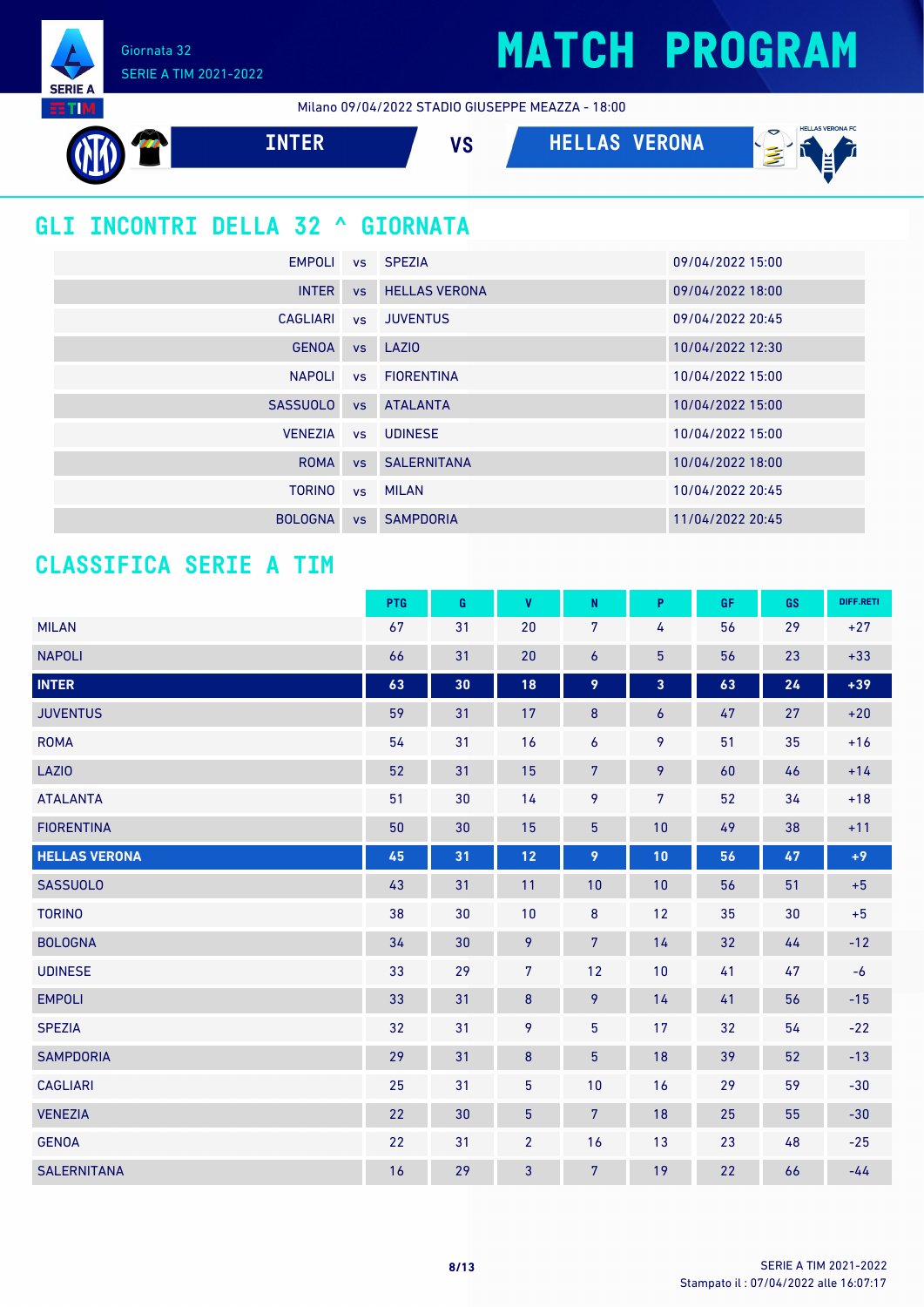

Milano 09/04/2022 STADIO GIUSEPPE MEAZZA - 18:00



**INTER VS HELLAS VERONA**



### **CLASSIFICA GIOCATORI**

|   | <b>RANKING MARCATORI</b> |            | Gol(Rigore) |
|---|--------------------------|------------|-------------|
| 1 | C. IMMOBILE              | LAZ        | 21(6)       |
| 1 | <b>D. VLAHOVIC</b>       | <b>JUV</b> | 21(5)       |
| 3 | <b>G. SIMEONE</b>        | <b>VER</b> | 16(0)       |
| 4 | <b>T. ABRAHAM</b>        | <b>ROM</b> | 15(2)       |
| 5 | <b>D. BERARDI</b>        | <b>SAS</b> | 14(6)       |
| 5 | <b>L. MARTINEZ</b>       | <b>INT</b> | 14(3)       |
| 7 | <b>G. SCAMACCA</b>       | <b>SAS</b> | 13(1)       |
| 8 | E. DZEKO                 | <b>INT</b> | 12(0)       |
| 9 | <b>V. OSIMHEN</b>        | <b>NAP</b> | 11(0)       |
| 9 | <b>BETO</b>              | UDI        | 11(0)       |

### **CLASSIFICA SQUADRE**

| <b>RANKING SQUADRE</b> |                       | <b>Gol - Media Gol</b> |      |
|------------------------|-----------------------|------------------------|------|
| 1                      | <b>INTER</b>          | 63                     | 2.1  |
| $\overline{2}$         | <b>LAZIO</b>          | 60                     | 1.94 |
| 3                      | <b>HELLAS VERONA</b>  | 56                     | 1.81 |
| 3                      | <b>MILAN</b>          | 56                     | 1.81 |
| 3                      | <b>NAPOLI</b>         | 56                     | 1.81 |
| 3                      | <b>SASSUOLO</b>       | 56                     | 1.81 |
| 7                      | <b>ATALANTA</b>       | 52                     | 1.73 |
| 8                      | <b>ROMA</b>           | 51                     | 1.65 |
| 9                      | <b>FIORENTINA</b>     | 49                     | 1.63 |
| 10                     | <b>JUVENTUS</b>       | 47                     | 1.52 |
| 11                     | <b>EMPOLI</b>         | 41                     | 1.32 |
| 11                     | <b>UDINESE</b>        | 41                     | 1.41 |
|                        | <b>13 SAMPDORIA</b>   | 39                     | 1.26 |
|                        | 14 TORINO             | 35                     | 1.17 |
|                        | 15 BOLOGNA            | 32                     | 1.07 |
| 15                     | <b>SPEZIA</b>         | 32                     | 1.03 |
|                        | <b>17 CAGLIARI</b>    | 29                     | 0.94 |
|                        | 18 VENEZIA            | 25                     | 0.83 |
| 19                     | <b>GENOA</b>          | 23                     | 0.74 |
|                        | <b>20 SALERNITANA</b> | 22                     | 0.76 |

|                | <b>RANKING SQUADRE</b> | <b>Tot tiri-In porta-Fuori-Respinti</b> |     |     |     |
|----------------|------------------------|-----------------------------------------|-----|-----|-----|
| $\mathbf{1}$   | <b>INTER</b>           | 506                                     | 192 | 182 | 132 |
| $\overline{2}$ | <b>MILAN</b>           | 490                                     | 152 | 205 | 133 |
| 3              | <b>NAPOLI</b>          | 483                                     | 165 | 183 | 135 |
| 3              | <b>ROMA</b>            | 483                                     | 155 | 188 | 140 |
| 5              | <b>SASSUOLO</b>        | 473                                     | 177 | 167 | 129 |
| 6              | <b>ATALANTA</b>        | 447                                     | 135 | 172 | 140 |
| 7              | <b>JUVENTUS</b>        | 436                                     | 147 | 187 | 102 |
| 8              | <b>EMPOLI</b>          | 412                                     | 134 | 157 | 121 |
| 9              | <b>FIORENTINA</b>      | 409                                     | 152 | 163 | 94  |
| 10             | <b>TORINO</b>          | 383                                     | 124 | 164 | 95  |
| 11             | <b>UDINESE</b>         | 378                                     | 135 | 139 | 104 |
| 12             | <b>HELLAS VERONA</b>   | 377                                     | 131 | 149 | 97  |
| 13             | LAZI <sub>0</sub>      | 345                                     | 145 | 127 | 73  |
| 14             | <b>BOLOGNA</b>         | 344                                     | 117 | 140 | 87  |
| 15             | <b>SAMPDORIA</b>       | 334                                     | 107 | 140 | 87  |
| 16             | <b>CAGLIARI</b>        | 329                                     | 97  | 143 | 89  |
| 17             | <b>SPEZIA</b>          | 317                                     | 111 | 122 | 84  |
| 18             | <b>GENOA</b>           | 308                                     | 90  | 135 | 83  |
| 19             | <b>SALERNITANA</b>     | 303                                     | 94  | 121 | 88  |
| 20             | <b>VENEZIA</b>         | 287                                     | 94  | 129 | 64  |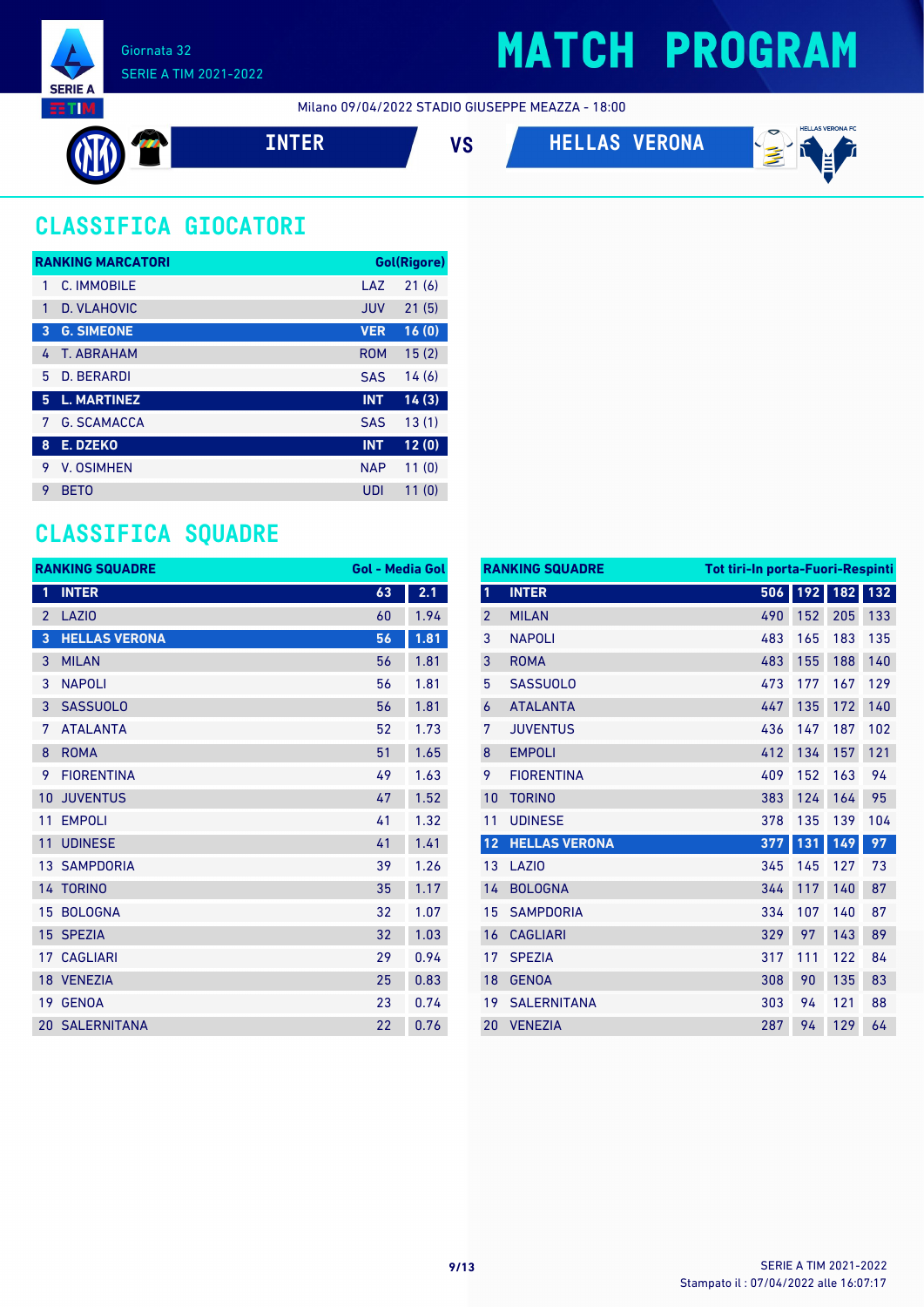

# **MATCH PROGRAM**

**RANKING SQUADRE Passaggi riusciti - % \***

Milano 09/04/2022 STADIO GIUSEPPE MEAZZA - 18:00









| <b>RANKING SQUADRE</b> | <b>Assist</b> | <b>Media</b><br>٠ |
|------------------------|---------------|-------------------|
| 1 INTER                | 42            | 1.40              |
| 2 LAZIO                | 41            | 1.32              |
| <b>3 HELLAS VERONA</b> | 36            | 1.16              |
| <b>3 NAPOLI</b>        | 36            | 1.16              |
| <b>5 ATALANTA</b>      | 35            | 1.17              |
| <b>6 JUVENTUS</b>      | 30            | 0.97              |
| 7 SASSUOLO             | 29            | 0.94              |
| <b>8 FIORENTINA</b>    | 28            | 0.93              |
| 8 MILAN                | 28            | 0.90              |
| 10 ROMA                | 27            | 0.87              |
| 11 BOLOGNA             | 26            | 0.87              |
| <b>12 SAMPDORIA</b>    | 25            | 0.81              |
| <b>13 UDINESE</b>      | 24            | 0.83              |
| <b>14 TORINO</b>       | 22            | 0.73              |
| <b>15 CAGLIARI</b>     | 20            | 0.65              |
| <b>15 EMPOLI</b>       | 20            | 0.65              |
| <b>17 VENEZIA</b>      | 19            | 0.63              |
| <b>18 SPEZIA</b>       | 18            | 0.58              |
| <b>19 GENOA</b>        | 17            | 0.55              |
| <b>20 SALERNITANA</b>  | 13            | 0.45              |

| $\overline{2}$<br><b>NAPOLI</b><br>499.9<br>87<br><b>INTER</b><br>456.7<br>86<br>$\overline{3}$<br><b>SASSUOLO</b><br>425.39<br>85<br>4<br><b>JUVENTUS</b><br>85<br>5<br>424.9<br><b>FIORENTINA</b><br>85<br>424.27<br>6<br><b>ATALANTA</b><br>82<br>7<br>419.63<br><b>MILAN</b><br>8<br>401.32<br>84<br><b>ROMA</b><br>9<br>372.74<br>83<br>10<br><b>BOLOGNA</b><br>354.77<br>81<br><b>TORINO</b><br>78<br>11<br>340.43<br><b>12 HELLAS VERONA</b><br>77<br>324.74<br>13 EMPOLI<br>314.87<br>79<br><b>14 SAMPDORIA</b><br>310.81<br>77<br><b>SPEZIA</b><br>78<br>15<br>295.68<br><b>16 UDINESE</b><br>285.48<br>78<br>17 VENEZIA<br>78<br>284.37<br>CAGLIARI<br>18<br>282.87<br>76<br><b>GENOA</b><br>273.48<br>74<br>19<br><b>SALERNITANA</b><br>262.28<br>77<br>20 | 1 | LAZI <sub>0</sub> | 501.45 | 87 |
|-----------------------------------------------------------------------------------------------------------------------------------------------------------------------------------------------------------------------------------------------------------------------------------------------------------------------------------------------------------------------------------------------------------------------------------------------------------------------------------------------------------------------------------------------------------------------------------------------------------------------------------------------------------------------------------------------------------------------------------------------------------------------|---|-------------------|--------|----|
|                                                                                                                                                                                                                                                                                                                                                                                                                                                                                                                                                                                                                                                                                                                                                                       |   |                   |        |    |
|                                                                                                                                                                                                                                                                                                                                                                                                                                                                                                                                                                                                                                                                                                                                                                       |   |                   |        |    |
|                                                                                                                                                                                                                                                                                                                                                                                                                                                                                                                                                                                                                                                                                                                                                                       |   |                   |        |    |
|                                                                                                                                                                                                                                                                                                                                                                                                                                                                                                                                                                                                                                                                                                                                                                       |   |                   |        |    |
|                                                                                                                                                                                                                                                                                                                                                                                                                                                                                                                                                                                                                                                                                                                                                                       |   |                   |        |    |
|                                                                                                                                                                                                                                                                                                                                                                                                                                                                                                                                                                                                                                                                                                                                                                       |   |                   |        |    |
|                                                                                                                                                                                                                                                                                                                                                                                                                                                                                                                                                                                                                                                                                                                                                                       |   |                   |        |    |
|                                                                                                                                                                                                                                                                                                                                                                                                                                                                                                                                                                                                                                                                                                                                                                       |   |                   |        |    |
|                                                                                                                                                                                                                                                                                                                                                                                                                                                                                                                                                                                                                                                                                                                                                                       |   |                   |        |    |
|                                                                                                                                                                                                                                                                                                                                                                                                                                                                                                                                                                                                                                                                                                                                                                       |   |                   |        |    |
|                                                                                                                                                                                                                                                                                                                                                                                                                                                                                                                                                                                                                                                                                                                                                                       |   |                   |        |    |
|                                                                                                                                                                                                                                                                                                                                                                                                                                                                                                                                                                                                                                                                                                                                                                       |   |                   |        |    |
|                                                                                                                                                                                                                                                                                                                                                                                                                                                                                                                                                                                                                                                                                                                                                                       |   |                   |        |    |
|                                                                                                                                                                                                                                                                                                                                                                                                                                                                                                                                                                                                                                                                                                                                                                       |   |                   |        |    |
|                                                                                                                                                                                                                                                                                                                                                                                                                                                                                                                                                                                                                                                                                                                                                                       |   |                   |        |    |
|                                                                                                                                                                                                                                                                                                                                                                                                                                                                                                                                                                                                                                                                                                                                                                       |   |                   |        |    |
|                                                                                                                                                                                                                                                                                                                                                                                                                                                                                                                                                                                                                                                                                                                                                                       |   |                   |        |    |
|                                                                                                                                                                                                                                                                                                                                                                                                                                                                                                                                                                                                                                                                                                                                                                       |   |                   |        |    |
|                                                                                                                                                                                                                                                                                                                                                                                                                                                                                                                                                                                                                                                                                                                                                                       |   |                   |        |    |

\* Valori medi per partita.

|    | <b>RANKING SQUADRE</b>  | Passaggi chiave* |               | <b>RANKING SQUADE</b> |
|----|-------------------------|------------------|---------------|-----------------------|
| 1  | <b>INTER</b>            | 11.07            | 1             | <b>HELLAS VERO</b>    |
| 2  | <b>NAPOLI</b>           | 10.77            | $\mathcal{P}$ | <b>ATALANTA</b>       |
| 3  | <b>ATALANTA</b>         | 10.47            | 3             | <b>GENOA</b>          |
| 4  | <b>MILAN</b>            | 10.45            | 4             | <b>TORINO</b>         |
| 5  | <b>ROMA</b>             | 10.23            | 5             | <b>MILAN</b>          |
| 6  | <b>SASSUOLO</b>         | 10.03            | 6             | <b>SAMPDORIA</b>      |
| 7  | <b>JUVENTUS</b>         | 9.48             | 7             | <b>JUVENTUS</b>       |
| 8  | <b>FIORENTINA</b>       | 9.37             | 8             | <b>EMPOLI</b>         |
| 9  | <b>TORINO</b>           | 9                | 9             | <b>UDINESE</b>        |
| 10 | <b>UDINESE</b>          | 8.55             |               | 10 INTER              |
| 11 | <b>EMPOLI</b>           | 8.42             |               | 11 SPEZIA             |
|    | 12 BOLOGNA              | 8.1              |               | 12 VENEZIA            |
|    | <b>13 HELLAS VERONA</b> | 7.42             |               | 13 ROMA               |
|    | <b>14 SAMPDORIA</b>     | 7.26             |               | 14 CAGLIARI           |
|    | <b>15 LAZIO</b>         | 7.16             |               | 15 BOLOGNA            |
|    | <b>16 CAGLIARI</b>      | 7.13             |               | <b>16 NAPOLI</b>      |
|    | <b>17 SALERNITANA</b>   | 7.03             |               | 17 LAZIO              |
|    | 18 SPEZIA               | 6.87             |               | 18 SASSUOLO           |
|    | 19 GENOA                | 6.23             |               | <b>19 FIORENTINA</b>  |
|    | 20 VENEZIA              | 6.17             |               | 20 SALERNITANA        |
|    |                         |                  |               |                       |

\* Valori medi per partita.

**RANKING** 

|               | <b>RANKING SQUADRE</b> | Recuperi* |
|---------------|------------------------|-----------|
| 1             | <b>HELLAS VERONA</b>   | 62.84     |
| $\mathcal{P}$ | <b>ATALANTA</b>        | 60.2      |
| 3             | <b>GENOA</b>           | 56.77     |
| 4             | <b>TORINO</b>          | 56.03     |
| 5             | <b>MILAN</b>           | 54.71     |
| 6             | <b>SAMPDORIA</b>       | 54.06     |
| 7             | <b>JUVENTUS</b>        | 53.1      |
| 8             | <b>EMPOLI</b>          | 51.9      |
| 9             | <b>UDINESE</b>         | 51.45     |
| 10            | <b>INTER</b>           | 51.4      |
| 11            | <b>SPEZIA</b>          | 51.23     |
|               | 12 VENEZIA             | 51.13     |
| 13            | <b>ROMA</b>            | 50.81     |
|               | 14 CAGLIARI            | 50.71     |
| 15            | <b>BOLOGNA</b>         | 50.47     |
| 16            | <b>NAPOLI</b>          | 50.42     |
|               | <b>17 LAZIO</b>        | 49.87     |
|               | 18 SASSUOLO            | 49.45     |
| 19            | <b>FIORENTINA</b>      | 48.6      |
|               | <b>20 SALERNITANA</b>  | 47.28     |

\* Valori medi per partita.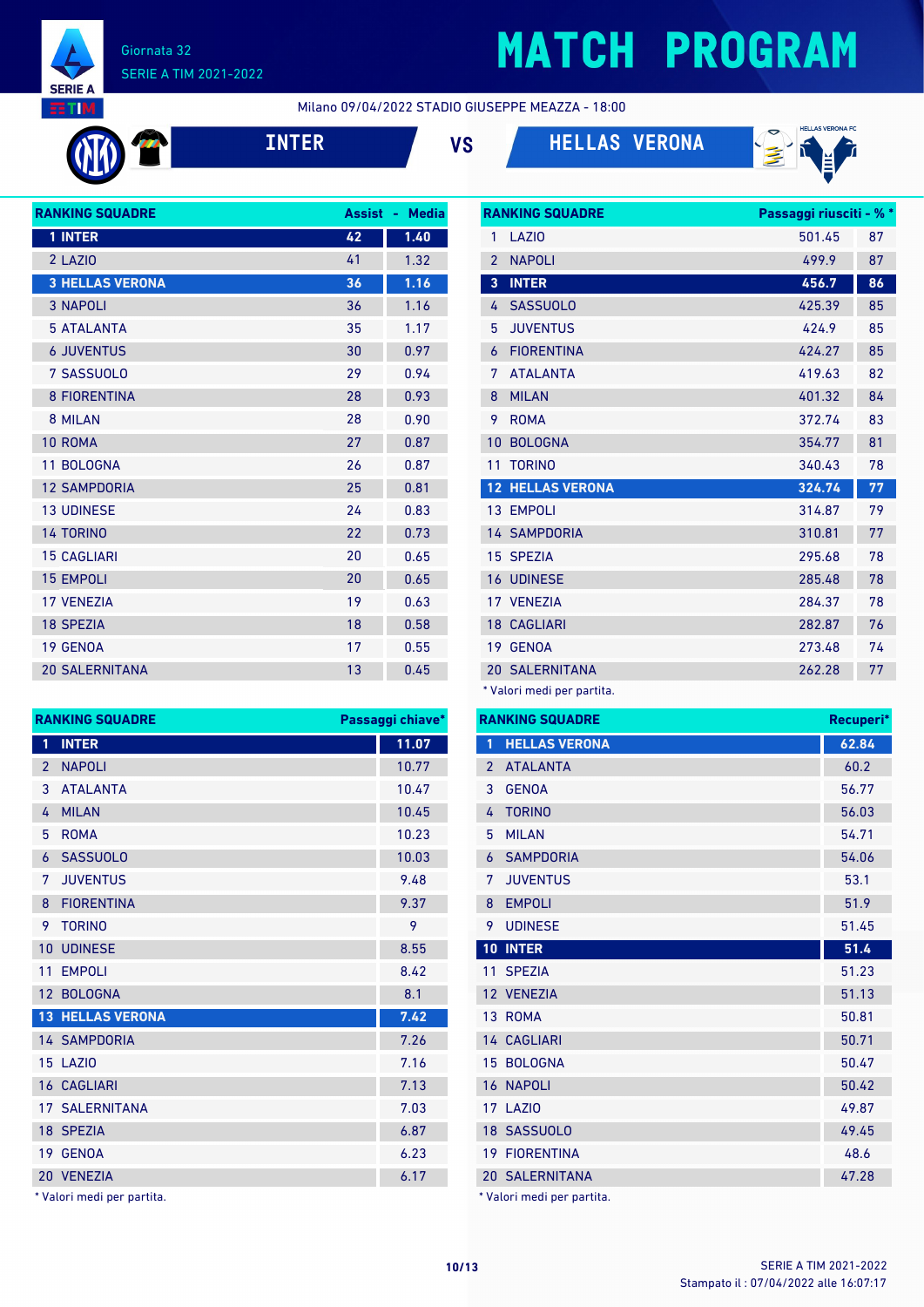

# **MATCH PROGRAM**

**RANKING SQUADRE Media Km** 

Milano 09/04/2022 STADIO GIUSEPPE MEAZZA - 18:00







|                 | <b>RANKING SQUADRE</b>  | <b>Tot. Parate - Media</b> |                |
|-----------------|-------------------------|----------------------------|----------------|
| 1               | <b>EMPOLI</b>           | 123                        | 3.97           |
| $\overline{2}$  | <b>VENEZIA</b>          | 120                        | 4              |
| 3               | <b>SALERNITANA</b>      | 114                        | 3.93           |
| 4               | <b>SPEZIA</b>           | 114                        | 3.68           |
| 5               | <b>SAMPDORIA</b>        | 105                        | 3.39           |
| 6               | <b>CAGLIARI</b>         | 103                        | 3.32           |
| 7               | <b>GENOA</b>            | 102                        | 3.29           |
| 8               | <b>BOLOGNA</b>          | 101                        | 3.37           |
| 9               | <b>SASSUOLO</b>         | 86                         | 2.77           |
| 10              | <b>INTER</b>            | 84                         | 2.8            |
| 11              | <b>ROMA</b>             | 84                         | 2.71           |
| 12 <sup>2</sup> | <b>NAPOLI</b>           | 83                         | 2.68           |
|                 | 13 MILAN                | 82                         | 2.65           |
|                 | <b>14 HELLAS VERONA</b> | 77                         | 2.48           |
|                 | <b>15 LAZIO</b>         | 71                         | 2.29           |
|                 | <b>16 ATALANTA</b>      | 69                         | 2.3            |
|                 | <b>16 JUVENTUS</b>      | 69                         | 2.23           |
|                 | <b>18 UDINESE</b>       | 68                         | 2.34           |
|                 | <b>19 FIORENTINA</b>    | 66                         | 2.2            |
|                 | 20 TORINO               | 60                         | $\overline{2}$ |

| 1                       | LAZI <sub>0</sub>     | 112.487 |
|-------------------------|-----------------------|---------|
| $\mathfrak{p}$          | <b>EMPOLI</b>         | 111.708 |
| $\overline{\mathbf{3}}$ | <b>INTER</b>          | 111.438 |
| 4                       | <b>ATALANTA</b>       | 110.749 |
| 5                       | <b>VENEZIA</b>        | 109.774 |
| $\boldsymbol{6}$        | <b>HELLAS VERONA</b>  | 109.364 |
| 7                       | <b>GFNOA</b>          | 108.91  |
| 8                       | <b>JUVENTUS</b>       | 108.444 |
| 9                       | <b>ROMA</b>           | 107.832 |
| 10                      | <b>CAGLIARI</b>       | 107.419 |
| 11                      | <b>NAPOLI</b>         | 107.142 |
|                         | 12 SPEZIA             | 106.955 |
|                         | 13 MILAN              | 106.385 |
| 14                      | <b>FIORENTINA</b>     | 106.285 |
|                         | <b>15 SALERNITANA</b> | 106.237 |
| 16                      | <b>TORINO</b>         | 106.102 |
| 17                      | <b>SAMPDORIA</b>      | 105.929 |
| 18                      | <b>SASSUOLO</b>       | 105.474 |
|                         | 19 BOLOGNA            | 105.421 |
| 20                      | <b>UDINESE</b>        | 104.44  |

|                 | <b>RANKING SQUADRE</b> | Passaggi 3/4 Tot. - Media |        |
|-----------------|------------------------|---------------------------|--------|
| 1               | <b>NAPOLI</b>          | 3631                      | 117.13 |
| $\overline{2}$  | <b>ATALANTA</b>        | 3608                      | 120.27 |
| 3               | <b>INTER</b>           | 3091                      | 103.03 |
| 4               | <b>LAZIO</b>           | 3061                      | 98.74  |
| 5               | <b>MILAN</b>           | 2976                      | 96     |
| 6               | <b>TORINO</b>          | 2819                      | 93.97  |
| 7               | <b>JUVENTUS</b>        | 2776                      | 89.55  |
| 8               | <b>HELLAS VERONA</b>   | 2757                      | 88.94  |
| 9               | <b>FIORENTINA</b>      | 2671                      | 89.03  |
| 10              | <b>SASSUOLO</b>        | 2669                      | 86.1   |
| 11              | <b>EMPOLI</b>          | 2459                      | 79.32  |
| 12 <sup>2</sup> | <b>ROMA</b>            | 2394                      | 77.23  |
|                 | 13 BOLOGNA             | 2356                      | 78.53  |
|                 | <b>14 SAMPDORIA</b>    | 2043                      | 65.9   |
|                 | 15 SPEZIA              | 1934                      | 62.39  |
|                 | <b>16 UDINESE</b>      | 1931                      | 66.59  |
|                 | <b>17 CAGLIARI</b>     | 1807                      | 58.29  |
|                 | <b>18 SALERNITANA</b>  | 1781                      | 61.41  |
| 19              | <b>GENOA</b>           | 1700                      | 54.84  |
| 20              | <b>VENEZIA</b>         | 1590                      | 53     |

|                 | <b>RANKING SQUADRE</b> | <b>Dribbling Tot. - Media</b> |       |
|-----------------|------------------------|-------------------------------|-------|
| 1               | <b>MILAN</b>           | 371                           | 11.97 |
| $\overline{2}$  | <b>SASSUOLO</b>        | 330                           | 10.65 |
| 3               | <b>JUVENTUS</b>        | 304                           | 9.81  |
| 4               | <b>NAPOLI</b>          | 294                           | 9.48  |
| 5               | <b>ATALANTA</b>        | 282                           | 9.4   |
| 5               | <b>UDINESE</b>         | 282                           | 9.72  |
| 7               | LAZI <sub>0</sub>      | 276                           | 8.9   |
| 8               | <b>HELLAS VERONA</b>   | 269                           | 8.68  |
| 8               | <b>ROMA</b>            | 269                           | 8.68  |
| 10              | <b>GENOA</b>           | 261                           | 8.42  |
| 11              | <b>BOLOGNA</b>         | 260                           | 8.67  |
| 12              | <b>EMPOLI</b>          | 252                           | 8.13  |
|                 | 13 SPEZIA              | 249                           | 8.03  |
|                 | 14 VENEZIA             | 242                           | 8.07  |
|                 | <b>15 TORINO</b>       | 234                           | 7.8   |
| 16              | <b>FIORENTINA</b>      | 226                           | 7.53  |
| 17              | SALERNITANA            | 210                           | 7.24  |
|                 | <b>18 CAGLIARI</b>     | 206                           | 6.65  |
| 19 <sup>°</sup> | <b>INTER</b>           | 192                           | 6.4   |
|                 | <b>20 SAMPDORIA</b>    | 181                           | 5.84  |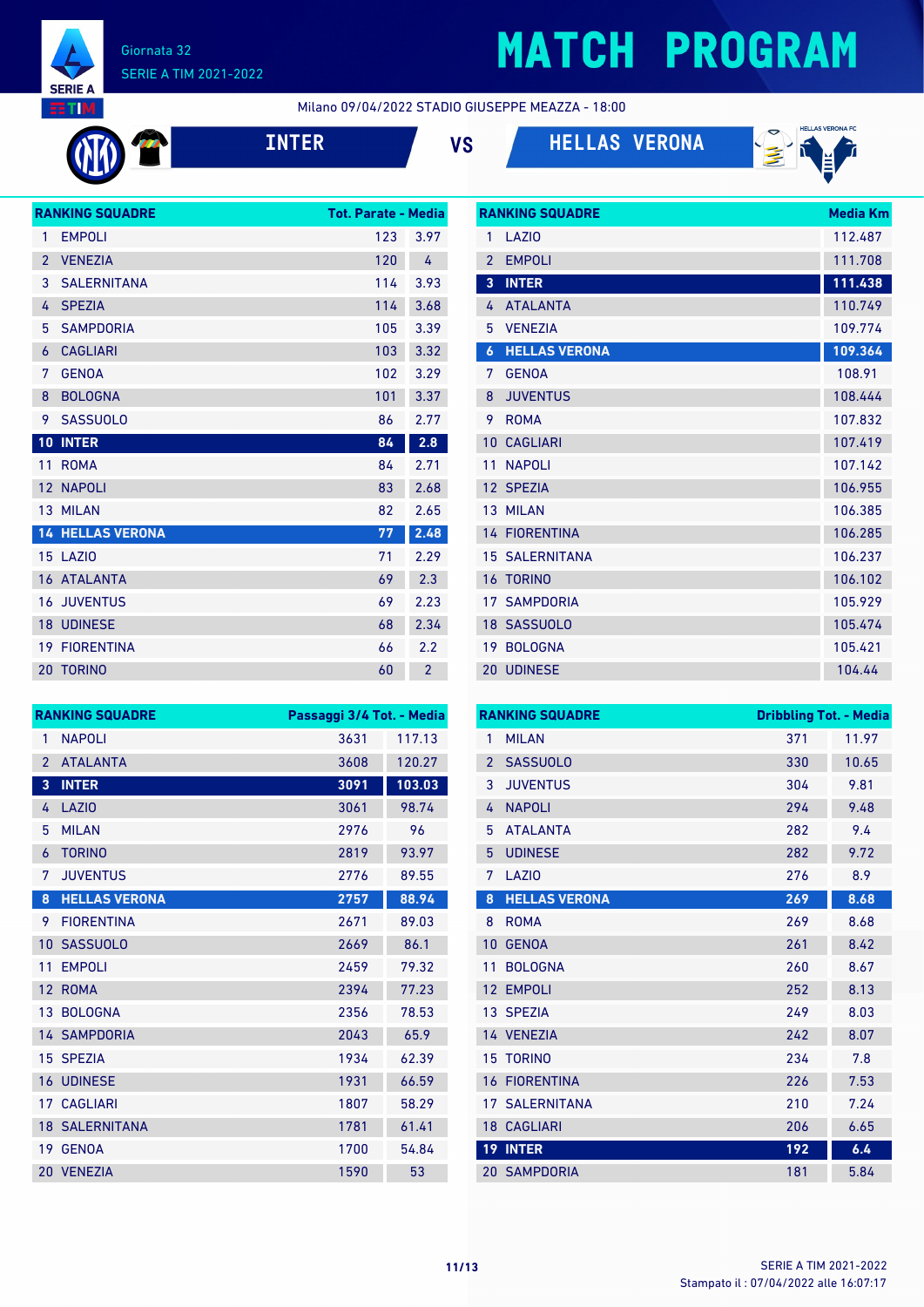

# **MATCH PROGRAM**

Milano 09/04/2022 STADIO GIUSEPPE MEAZZA - 18:00

| ľ<br>L |  |
|--------|--|
|        |  |

**INTER VS HELLAS VERONA**



| <b>RANKING SQUADRE</b> |                       | Rigori a favore - Contro |                |
|------------------------|-----------------------|--------------------------|----------------|
| 1                      | <b>NAPOLI</b>         | 11                       | 1              |
| $\overline{2}$         | <b>INTER</b>          | 10                       | 4              |
| 3                      | <b>FIORENTINA</b>     | 9                        | 5              |
| 4                      | <b>HELLAS VERONA</b>  | 8                        | 3              |
| 5                      | <b>MILAN</b>          | 8                        | 5              |
| 6                      | LAZI <sub>0</sub>     | 8                        | $\overline{6}$ |
| 7                      | <b>ROMA</b>           | 7                        | 4              |
| 8                      | <b>SASSUOLO</b>       | 7                        | 8              |
| 9                      | <b>JUVENTUS</b>       | 6                        | 5              |
| 10 <sup>°</sup>        | <b>EMPOLI</b>         | $\overline{6}$           | 7              |
| 11                     | <b>GENOA</b>          | 5                        | 4              |
|                        | 12 ATALANTA           | 4                        | 4              |
|                        | 13 BOLOGNA            | 4                        | 7              |
|                        | 14 CAGLIARI           | 4                        | 9              |
|                        | <b>15 SAMPDORIA</b>   | 3                        | $\overline{2}$ |
|                        | 16 VENEZIA            | 3                        | 10             |
|                        | 17 SPEZIA             | 3                        | 11             |
|                        | 18 UDINESE            | $\overline{2}$           | 4              |
|                        | <b>19 SALERNITANA</b> | $\overline{2}$           | 7              |
| 20                     | <b>TORINO</b>         | 1                        | 5              |
|                        |                       |                          |                |

| <b>RANKING SQUADRE</b> |                         | Gol dalla panchina - Media |      |  |  |
|------------------------|-------------------------|----------------------------|------|--|--|
| 1                      | <b>ATALANTA</b>         | 10                         | 1.00 |  |  |
| 1                      | <b>INTER</b>            | 10                         | 1.25 |  |  |
| 3                      | <b>UDINESE</b>          | 9                          | 1.00 |  |  |
| 4                      | <b>NAPOLI</b>           | 8                          | 1.00 |  |  |
| 4                      | <b>ROMA</b>             | 8                          | 1.14 |  |  |
| 4                      | <b>SASSUOLO</b>         | 8                          | 1.33 |  |  |
| 7                      | <b>EMPOLI</b>           | 6                          | 1.00 |  |  |
| 7                      | <b>GENOA</b>            | $\overline{6}$             | 1.20 |  |  |
| 7                      | <b>SPEZIA</b>           | 6                          | 1.00 |  |  |
| 7                      | <b>TORINO</b>           | $\overline{6}$             | 1.00 |  |  |
| 11                     | <b>FIORENTINA</b>       | 5                          | 1.00 |  |  |
| 11                     | <b>JUVENTUS</b>         | 5                          | 1.00 |  |  |
| 11                     | <b>MILAN</b>            | 5                          | 1.00 |  |  |
|                        | 14 BOLOGNA              | 4                          | 1.00 |  |  |
|                        | <b>14 LAZIO</b>         | 4                          | 1.00 |  |  |
|                        | 14 VENEZIA              | 4                          | 1.00 |  |  |
| 17 <sup>1</sup>        | <b>CAGLIARI</b>         | 3                          | 1.00 |  |  |
|                        | <b>17 HELLAS VERONA</b> | 3                          | 1.00 |  |  |
|                        | <b>17 SALERNITANA</b>   | 3                          | 1.00 |  |  |
|                        | <b>17 SAMPDORIA</b>     | 3                          | 1.00 |  |  |